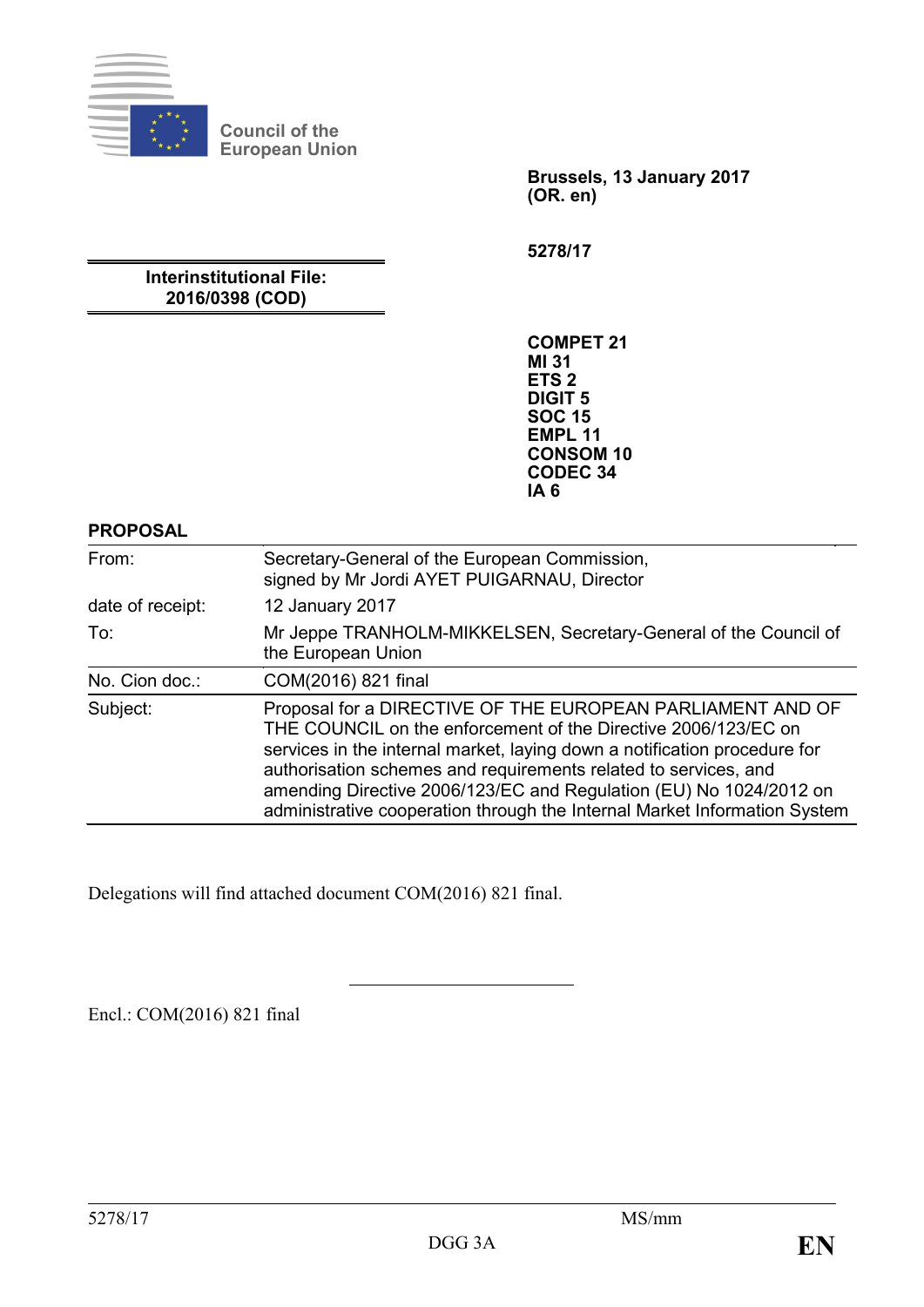

EUROPEAN **COMMISSION** 

> Brussels, 10.1.2017 COM(2016) 821 final

2016/0398 (COD)

Proposal for a

## **DIRECTIVE OF THE EUROPEAN PARLIAMENT AND OF THE COUNCIL**

**on the enforcement of the Directive 2006/123/EC on services in the internal market, laying down a notification procedure for authorisation schemes and requirements related to services, and amending Directive 2006/123/EC and Regulation (EU) No 1024/2012 on administrative cooperation through the Internal Market Information System**

(Text with EEA relevance)

{SWD(2016) 434 final} {SWD(2016) 435 final}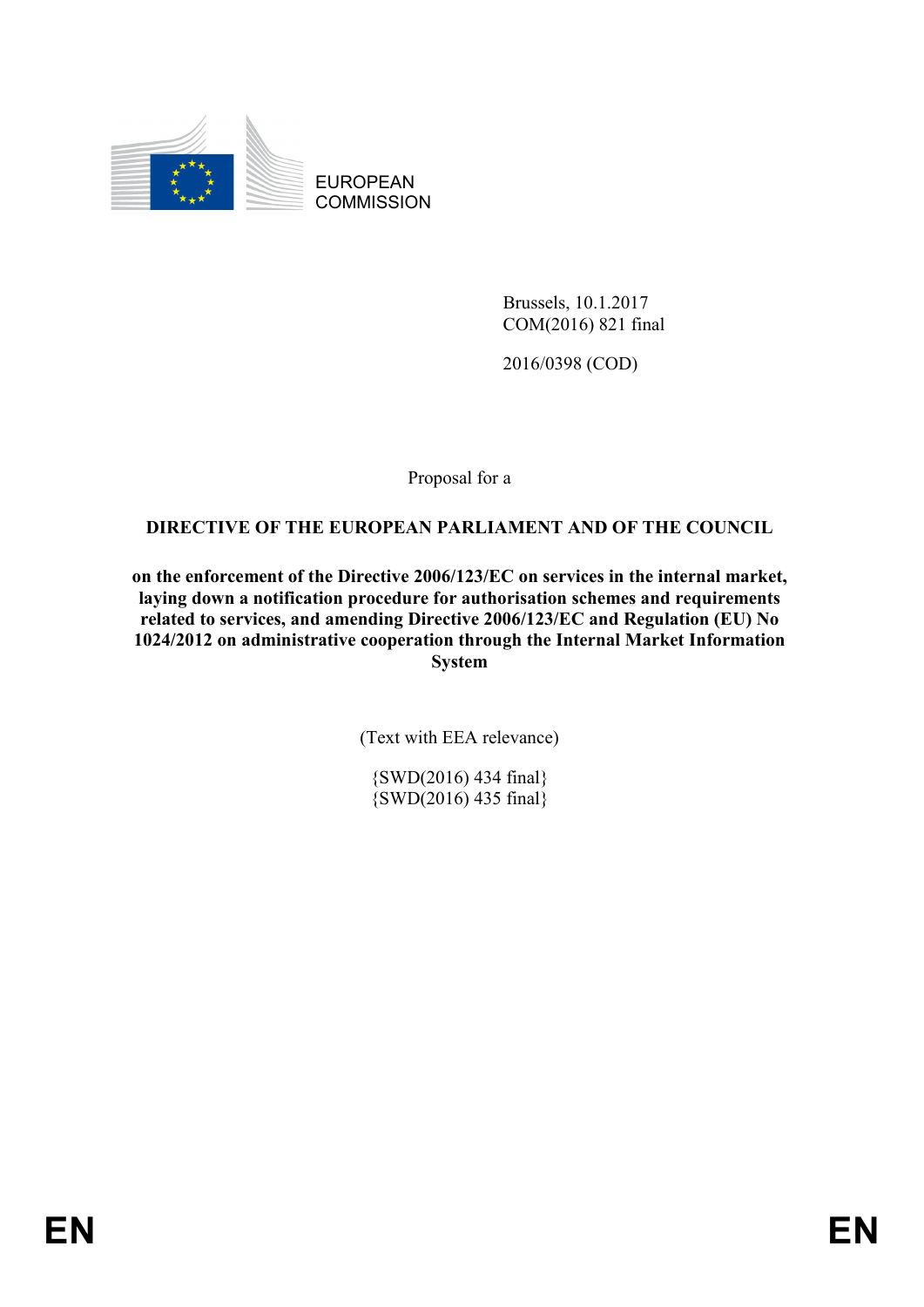## **EXPLANATORY MEMORANDUM**

#### **1. CONTEXT OF THE PROPOSAL**

#### **• Reasons for and objectives of the proposal**

A deeper and fairer internal market is one of the ten priorities of the European Commission. Building on its strength and exploiting its full potential is key to promoting jobs and growth in the European Union. The Commission in October 2015 adopted a Single Market Strategy with a series of actions to upgrade the single market for more opportunities for people and business, including a legislative proposal to improve the enforcement of the Services Directive by reforming its existing services notification procedure.<sup>[1](#page-2-0)</sup> The European Council called for ambition in delivering the Single Market Strategy<sup>[2](#page-2-1)</sup> and for the different Single Market strategies to be completed and implemented by 2018, recalling that "better implementation and enforcement of existing legislation will further help to reap the benefits of Europe's Single Market ambitions"<sup>[3](#page-2-2)</sup>.

It follows from the Services Directive<sup>[4](#page-2-3)</sup> that certain national rules restricting the freedom of establishment and the freedom to provide services must be non-discriminatory with regard to nationality or residence, proportionate and justified by overriding reasons relating to the public interest. To make sure that new measures imposed by Member States actually fulfil these conditions and thus facilitate the competitiveness and integration of the single market in services, the Services Directive provides that Member States shall notify to the Commission new or changed authorisation schemes or certain new or changed requirements falling under the Directive.

Commission assessments have shown, however, that the current notification procedure under the Services Directive does not always achieve its objective, despite efforts undertaken over the past years to improve its implementation, including guidance provided in the Handbook on the implementation of the Services Directive, exchange of experiences and best practices among national administrations and the publication of data on the use of the existing notification procedure by Member States. As a result, 40% of structured dialogues which the Commission had to launch vis-à-vis Member States in 2015 to ensure compliance with the Services Directive concerned newly introduced national measures. Thus, it appears that the existing notification procedure has not adequately contributed to a correct and full implementation of the Services Directive.<sup>[5](#page-2-4)</sup>

The Commission therefore presents a self-standing legislative instrument modernising the current notification procedure under the Services Directive in order to improve the enforcement of the existing provisions of that Directive, by establishing a more effective and efficient procedure preventing the adoption by Member States of authorisation schemes or certain requirements not complying with the Services Directive. The provisions of the present

<span id="page-2-3"></span><span id="page-2-2"></span>

<span id="page-2-1"></span><span id="page-2-0"></span> $\frac{2}{3}$  COM(2015) 550 final<br>European Council Conclusions 18 December 2015, EUCO 28/15<br>European Council Conclusions 28 June 2016, EUCO 26/16<br>A Directive 2006/123/EC of the European Parliament and of the Council of 12 Dec services in the internal market *OJ L 376, 27.12.2006, p. 36*<br>The full economic potential of the Services Directive of 2.6% EU GDP growth has not been reached.

<span id="page-2-4"></span>Reforms implemented by Member States in 2006 to 2014 are estimated to yield only around one third of this potential (0.9% EU GDP growth).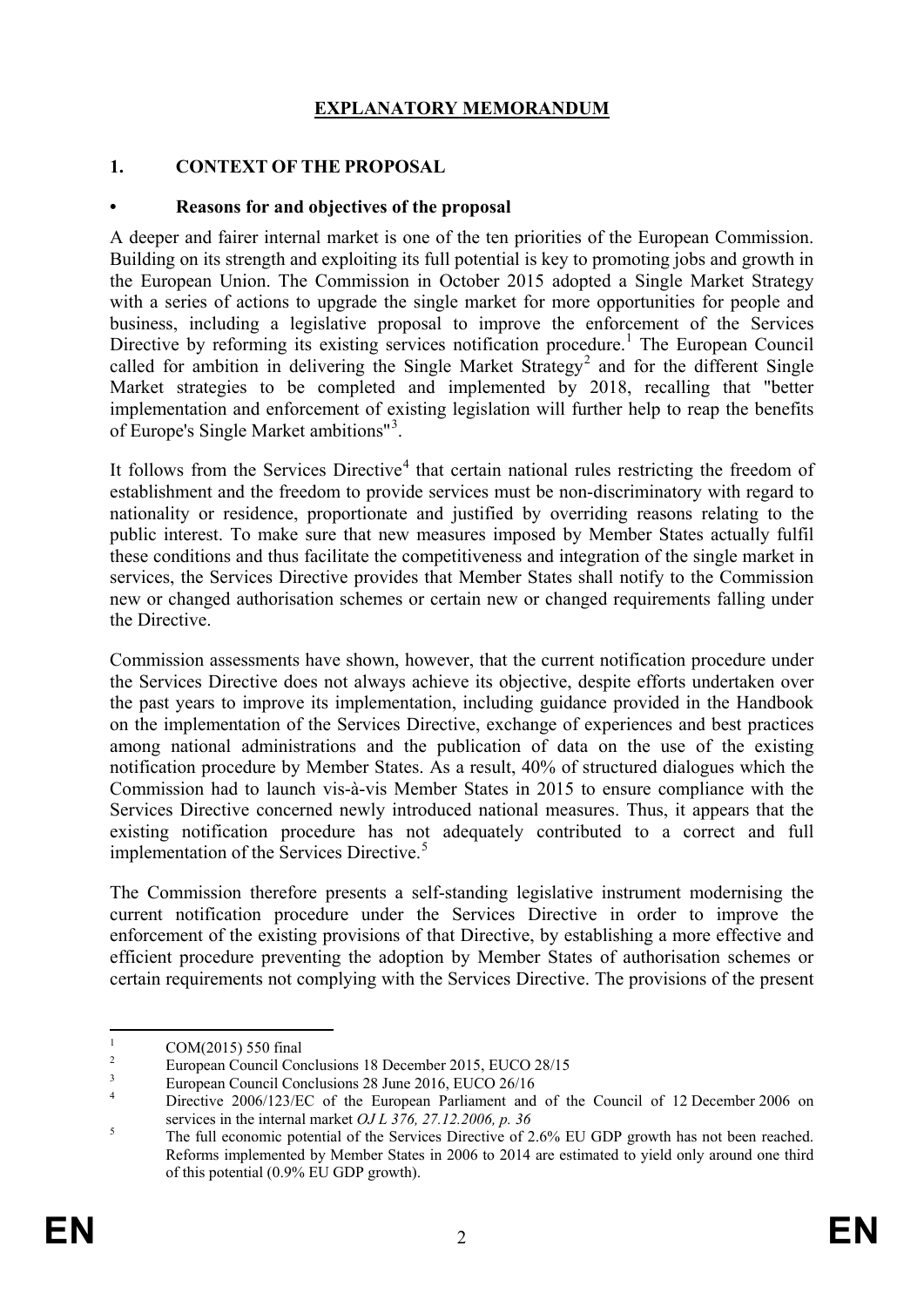Directive do not amend the existing Services Directive beyond the required revision of its specific provisions on notification procedures.

More specifically, the objectives of this legislative instrument are to increase the efficiency of the notification procedure, to improve the quality and content of the notifications submitted, to cover additional requirements which the application of the Services Directive has shown can constitute important barriers to the internal market for services, and to enhance effective compliance with the notification obligation.

A more effective, efficient and coherent notification procedure will support Member States and prevent the introduction of discriminatory, unjustified and disproportionate authorisation schemes or requirements related to services covered by Services Directive. Such authorisation schemes or requirements result in a less open and less integrated economy, with higher prices and less choice for consumers. They may also curtail entrepreneurship and investment as they are likely to reduce the number of firms being set up and entering the European market. The proposed legislation is thus expected to contribute to more competitive and integrated services markets in Europe, benefitting consumers and entrepreneurs alike.

## **• Consistency with existing policy provisions in the policy area**

This Directive complements the existing notification procedure applicable for goods and information society services established by the Single Market Transparency Directive<sup>[6](#page-3-0)</sup>. The relationship between the two Directives is regulated under both legal instruments.

This Directive also complements existing reporting obligations under the Professional Qualifications Directive<sup>[7](#page-3-1)</sup>. It includes an article clearly defining the relationship between the two legal instruments and the obligations arising thereunder.

This Directive will be implemented using the existing Internal Market Information System established by the IMI Regulation<sup>[8](#page-3-2)</sup>.

## **• Consistency with other Union policies**

This Directive is complementary to a number of other policy initiatives related to services announced in the Single Market Strategy and in particular to the Directive on a proportionality test. The latter will set criteria for Member States when preparing proportionality assessments of draft national laws falling under the Professional Qualifications Directive. Some measures falling under the Professional Qualifications Directive also fall under the Services Directive and its notification obligation. In such cases, the information on the proportionality assessment to be provided under the present notification procedure would have to meet the requirements of the Directive on a proportionality test. Consistency between these instruments is being ensured.

<span id="page-3-0"></span><sup>&</sup>lt;sup>6</sup> Directive (EU) 2015/1535 of the European Parliament and of the Council of 9 September 2015 laying down a procedure for the provision of information in the field of technical regulations and of rules on Information Society services.

<span id="page-3-2"></span><span id="page-3-1"></span><sup>7</sup> Directive 2005/36/EC of the European Parliament and of the Council of 7 September 2005 on the recognition of professional qualifications.

<sup>8</sup> Regulation (EU) No 1024/2012 of the European Parliament and of the Council of 25 October 2012 on administrative cooperation through the Internal Market Information System and repealing Commission Decision 2008/49/EC ( 'the IMI Regulation' )( OJ L 316, 14.11.2012, p. 1).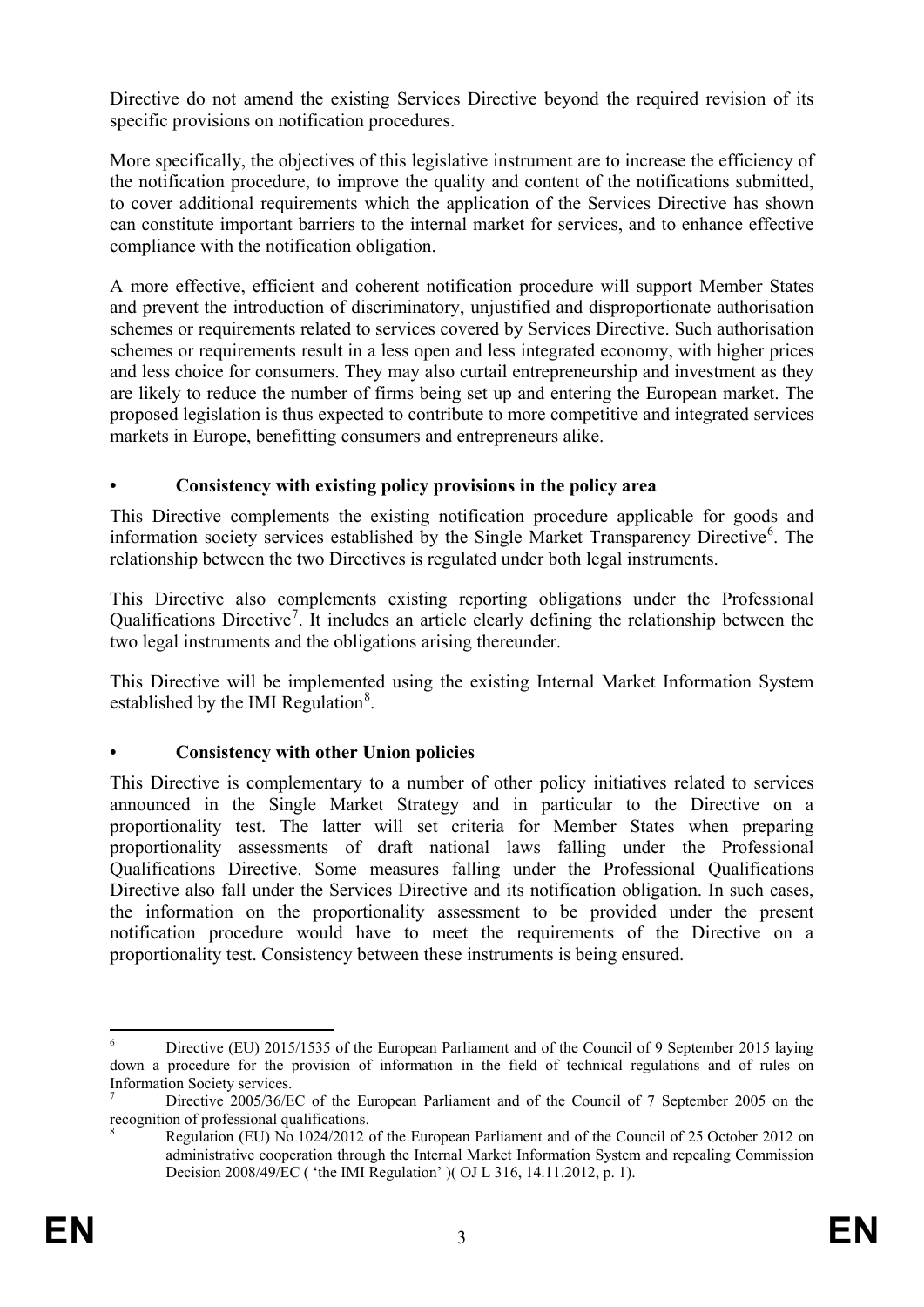## **2. LEGAL BASIS, SUBSIDIARITY AND PROPORTIONALITY**

# **• Legal basis**

The proposal is based on Articles 53(1), 62 and 114 TFEU.

Articles 53(1), 62 and 114 TFEU give the EU the competence to act with regard to the single market for services. EU rules adopted under Articles 53(1) and 62 TFEU should have the objective of coordination of the provisions laid down by law, regulation or administrative action in Member States concerning the taking-up and pursuit of activities as self-employed persons, in order to facilitate those activities. Article 114 TFEU gives the EU under certain conditions the competence to adopt EU legislation for the establishment and the functioning of the single market.

The notification procedure established by the present Directive aims to protect the freedom of establishment and the free provision of services, which are among the foundations of the Union. In particular, it aims to ensure that certain national restrictions to the freedom of establishment and to the freedom to provide services will comply with the Services Directive, contributing to its better enforcement.

The notification procedure established by the present Directive allows the assessment of national laws, regulations or administrative provisions and provides for an effective preventive action in case of non-compliance with the relevant provisions of the Services Directive. The Services Directive provides in particular for the conditions of nondiscrimination, necessity and proportionality which need to be fulfilled by authorisation schemes and certain requirements related to services in the Member States. It also sets out specific rules related to authorisation schemes (for example as regards procedural guarantees) and to certain requirements (for example insurance requirements).

The notification procedure will have the effect of preventing the introduction of single market barriers resulting from a heterogeneous development of national laws and of contributing to the approximation of national laws, regulations or administrative provisions as regards the services covered by the Services Directive. This will improve the functioning of the EU single market for services and promote job creation and growth.

# **• Subsidiarity (for non-exclusive competence)**

The overall objective of this legislative proposal is to ensure the smooth functioning of the EU single market for services, which is not limited to the territory of one Member State, but covers the entire territory of the EU. Given the transnational nature of the EU single market, an efficient and coherent verification of draft national measures with the provisions of the Services Directive, including the management of an appropriate IT tool for that purpose, can only be achieved at EU level. This Directive provides for a notification procedure replacing an already existing notification procedure established by the Services Directive.

# **• Proportionality**

The measures introduced by this Directive are proportionate to its objective of a more effective notification procedure for an improved enforcement of the Services Directive. Compared to the existing procedure, this Directive establishes a more clearly described notification obligation that is closer aligned to the scope of the Services Directive, provides for a well-defined and efficient consultation procedure on draft notified measures, makes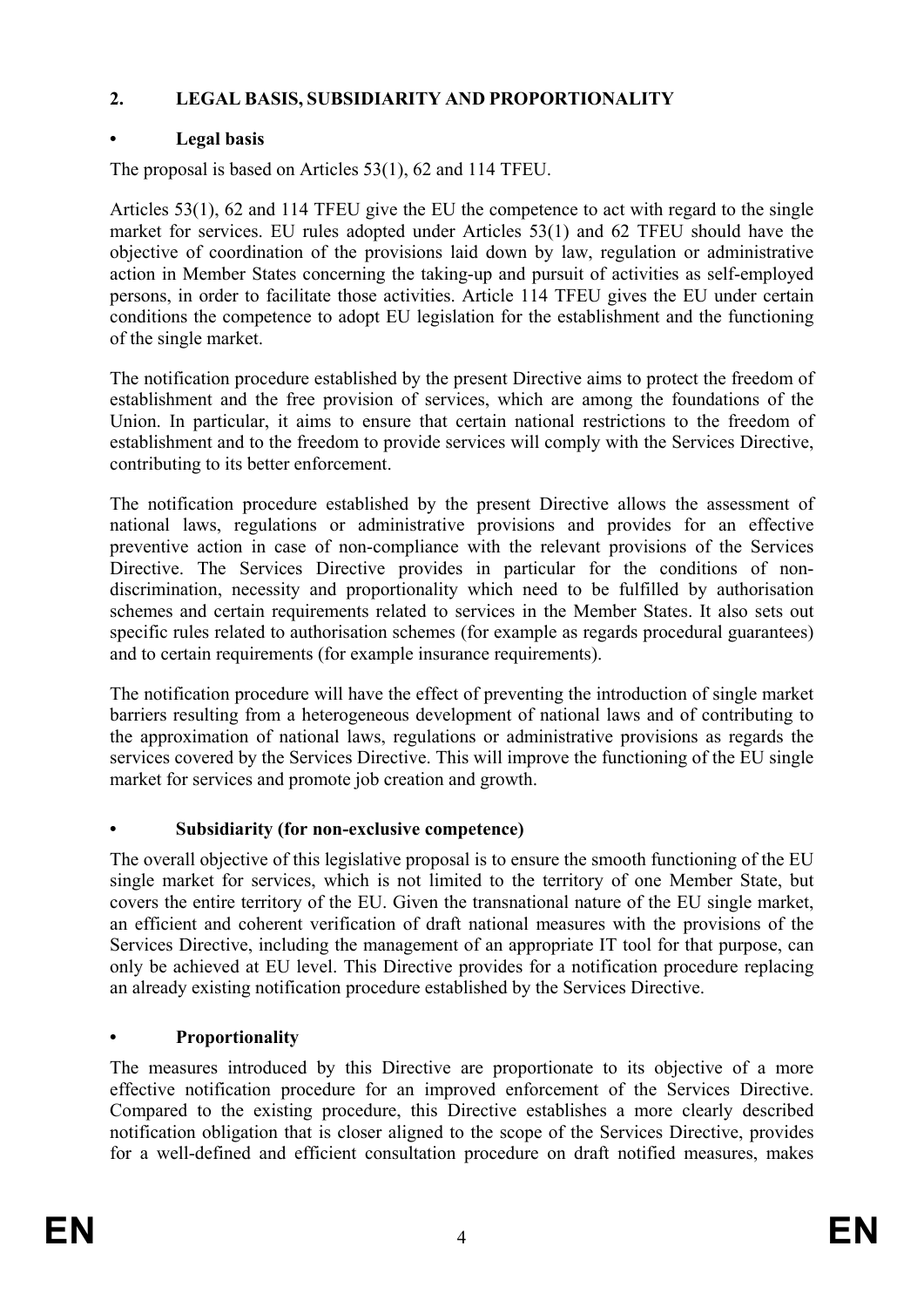notifications transparent to stakeholders, specifies and makes coherent the existing possibility for the Commission to adopt Decisions on notified measures and clarifies the legal consequences for non-notification.

These measures do not extend beyond what is necessary to solve the identified problems and to achieve the identified objectives. They do not entail any obligation on service providers. Nor do they impose any disproportionate costs on Member States: public authorities of the Member States are already obliged to comply with the Services Directive and to notify some measures to the Commission under the Services Directive. The small expected increase in administrative costs for Member States could in practice partially be compensated by a decrease of costs otherwise stemming from infringement cases, the number of which this initiative is supposed to reduce as it aims at avoiding certain barriers in the services sector incompatible with the Services Directive.

## **• Choice of the instrument**

The coherent and transparent notification procedure which permits the verification of the compliance of authorisation schemes or requirements with the Services Directive prior to their adoption by Member States requires a legally binding instrument.

The proposal is based on Articles 53(1), 62 and 114 TFEU. By this proposal the Commission puts forward the adoption of a Directive.

## **3. RESULTS OF EX-POST EVALUATIONS, STAKEHOLDER CONSULTATIONS AND IMPACT ASSESSMENTS**

## **• Ex-post evaluations/fitness checks of existing legislation**

In preparation of this Directive the Commission has carried out an evaluation of the existing notification procedure laid down in the Services Directive. It revealed a number of shortcomings of the existing procedure, in particular as follows: the possibilities for Member States, the Commission and stakeholders to intervene in a proactive manner prior to a national regulation being adopted are limited, the means to address notified requirements falling under this procedure are incoherent, there is a lack of proper proportionality assessments and the legal effects of non-compliance with the notification obligation are not clear. Above all, not all Member States comply with the notification obligation. This is to the detriment of services providers and services recipients and is also liable to make the work of national administrative and judicial authorities more burdensome and complicated.

## **• Stakeholder consultations**

The Commission carried out a public consultation of interested stakeholders in preparation of this Directive between January and April 2016. It also organised in-depth discussions with institutional stakeholders (Member States and other EU institutions) directly concerned by the notification procedure and its planned reform. The results of this consultation exercise have been published and are included in the impact assessment.

A large majority of stakeholders that responded to the public consultation supported a legislative proposal to modernise the existing notification procedure under the Services Directive (70% of public authorities; 60% of businesses). Stakeholders gave various reasons: to bring more clarity on which measures are to be notified and when, to introduce the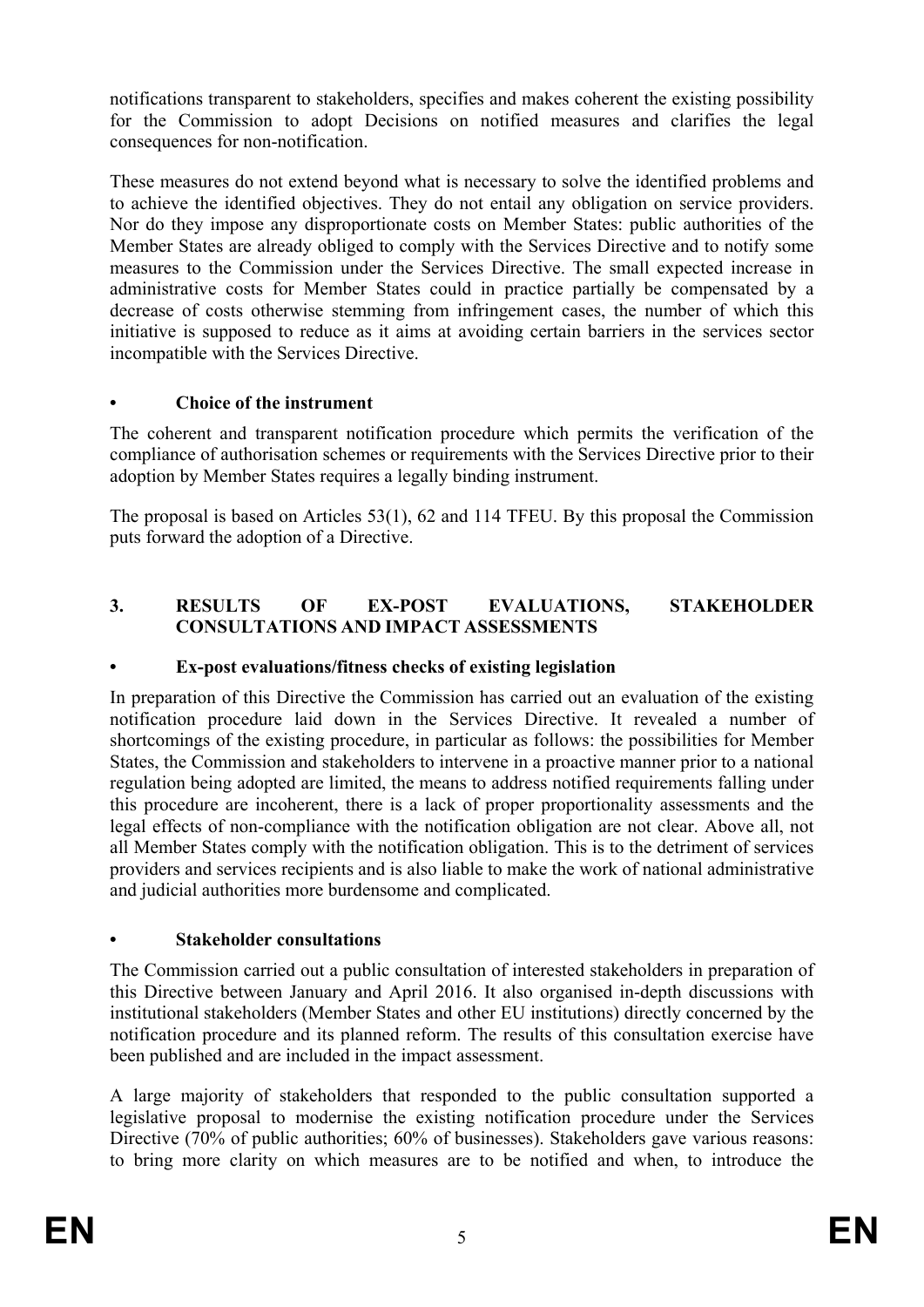possibility for a national measure to be examined before it is officially adopted, to introduce clear rules in order to ensure compliance by all Member States with the notification obligation, and to make the notifications transparent to the public.

There was widespred support of stakeholders that responded to the public consultation for a legislative proposal clarifying and aligning the steps of the notification procedure (80% of public authorities and 80% of businesses), making notifications transparent (60% of public authorities and 80% of businesses), notifying measures at draft stage (50% of public authorities; 70% of businesses), providing information on proportionality assessments (60% of public authorities; 50% of businesses), expanding the scope of the notification obligation to other key requirements falling under the Services Directive (60% of public authorities; 75% of businesses), and enhancing compliance of Member States with the notitifaction obligation (80% of public authorities and 80% of businesses).

## **• Collection and use of expertise**

The results of a mutual evaluation process with Member States in  $2010-11^9$  $2010-11^9$ , performance checks carried out in 2011-12<sup>[10](#page-6-1)</sup> and peer review undertaken in 2012-2013<sup>[11](#page-6-2)</sup> all contributed to the preparation of this proposal for a Directive.

The Court of Auditors examined the existing notification obligation as part of its assessment of the effective implementation of the Services Directive<sup>12</sup>. It identified a number of shortcomings including a lack of clarity of the existing procedure, the absence of an obligation to notify a measure at draft stage and a lack of transparency of the notifications.

## **• Impact assessment**

An impact assessment was carried out in preparation of this initiative. Beyond the status quo (baseline scenario), four policy options have been considered in the impact assessment report. Non-legislative guidelines (option 2) could help to clarify the current procedure and obligations stemming from it, but could not change the design of the existing procedure to make it more effective and efficient.

A legislative initiative could encompass several options. It could aim to increase the effectiveness, content and quality of the notification procedure, introducing the obligation to notify draft legal acts, making the system transparent, clarifying steps and tasks in the procedure and improving the quality of the information submitted as part of a notification (option 3). To make it more effective and relevant, the notification obligation could be extended in scope to cover important regulatory requirements falling under the Services Directive but not the existing notification obligation (option 4). And it could additionally include instruments to enhance the compliance of Member States with the notification obligation– two sub-options exist in this regard (options 5a  $\&$  5b).

The option to include services in the Single Market Transparency Directive was discarded due to the fact that the regulation of goods and services in EU law differs fundamentally. The option to merge the obligation under the Professional Qualifications Directive with the

<span id="page-6-1"></span><span id="page-6-0"></span><sup>9</sup> COM(2011) 20 final<br>
10 SWD(2012) 147 final<br>
12 SWD(2013) 402 final

<span id="page-6-3"></span><span id="page-6-2"></span>Special report No 5/2016: "Has the Commission ensured effective implementation of the Services Directive?[" http://www.eca.europa.eu/en/Pages/DocItem.aspx?did=35556](http://www.eca.europa.eu/en/Pages/DocItem.aspx?did=35556)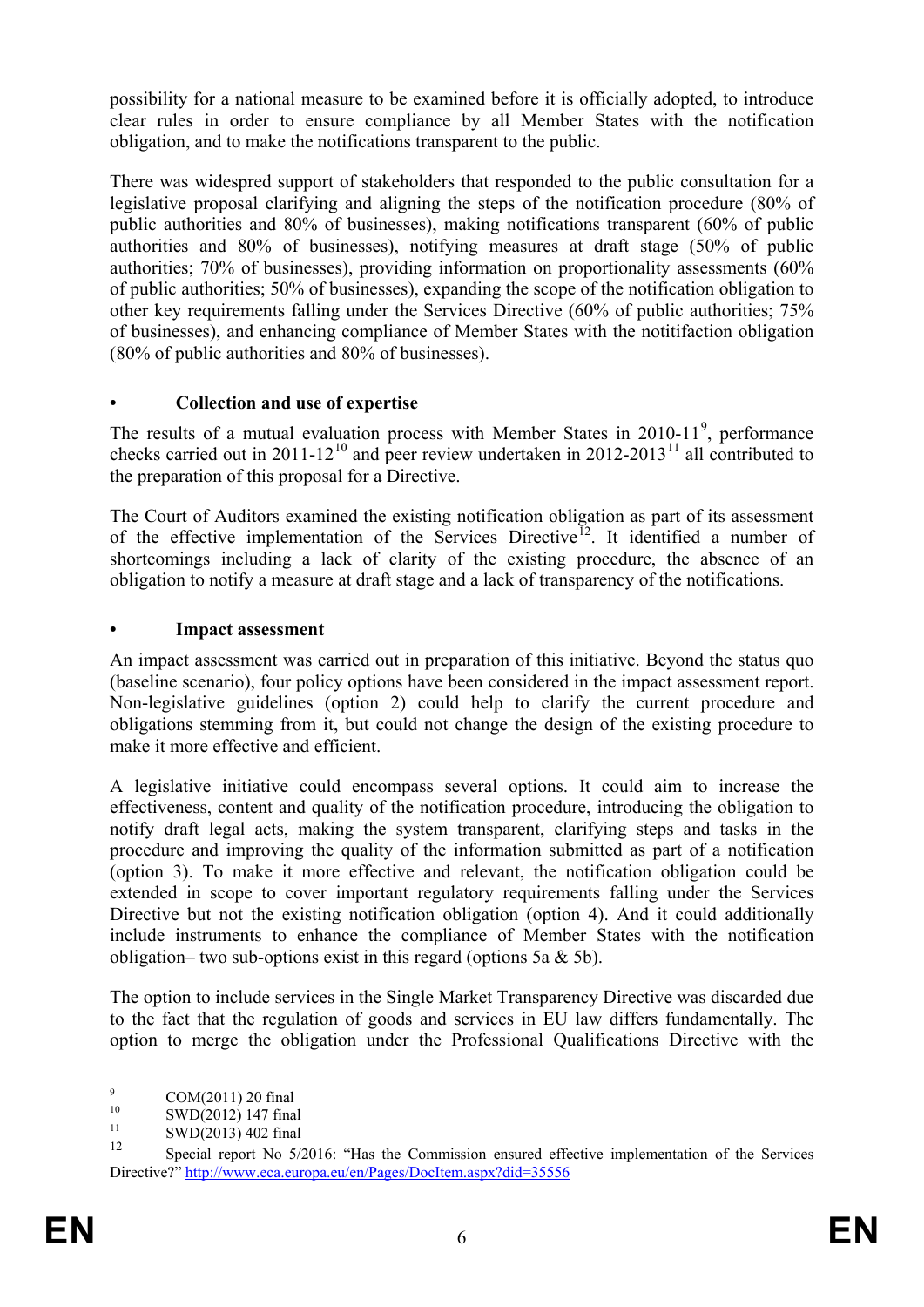notification obligation of the Services Directive was not considered given that the two Directives differ in scope and subject-matter.

The preferred choice is a combination of options 3, 4 and 5a. This would allow best for the identified shortcomings to be addressed and would establish an effective and efficient notification procedure with only a small increase in administrative costs for national public authorities and the Commission.

On 24 June 2016, the Regulatory Scrutiny Board issued a positive opinion on the Impact Assessment carried out by the Commission on this initiative. The Board's recommendations to explain in more detail the shortcomings of the existing notification procedure, to improve the justification for the proposed scope of the revised procedure, to explain better how problem definition and options interlink and to spell out in more detail the content of the preferred option and how it would solve the identified problems were fully taken on board.<sup>[13](#page-7-0)</sup>

## **• Regulatory fitness and simplification**

The proposed Directive will contribute to regulatory fitness and simplification by improving the uniform enforcement of existing EU legislation in the single market and by assisting in the prevention of the introduction of certain discriminatory, unjustified or disproportionate barriers in the field of services. It will replace the existing notification procedure established by the Services Directive with a clearer, more coherent, effective and efficient procedure. It will contribute to a more stable regulatory environment as it allows the verification of compliance with the Services Directive of authorisation schemes and certain requirements at draft stage and before their adoption, thus minimising the risk of certain national measures not complying with the Services Directive and necessitating further legal adaptations.

## **• Fundamental rights**

This proposal promotes rights enshrined in the Charter of Fundamental Rights and in particular in Article 16 on freedom to conduct a business.

## **4. BUDGETARY IMPLICATIONS**

The proposal has no impact on the European Union budget.

## **5. OTHER ELEMENTS**

## **• Implementation plans and monitoring, evaluation and reporting arrangements**

The Directive foresees a Commission report on the results of the application of the Directive every three years.

## **• Explanatory documents**

This proposal does not require explanatory documents for the transposition into national law given that it introduces limited changes to an already existing notification procedure

<span id="page-7-0"></span><sup>&</sup>lt;sup>13</sup> The results of the public consultation, evaluation report, impact assessment and opinion of the Regulatory Scrutiny Board can be found under [http://ec.europa.eu/smart-regulation/impact/ia\\_carried\\_out/cia\\_2016\\_en.htm#grow](http://ec.europa.eu/smart-regulation/impact/ia_carried_out/cia_2016_en.htm%23grow)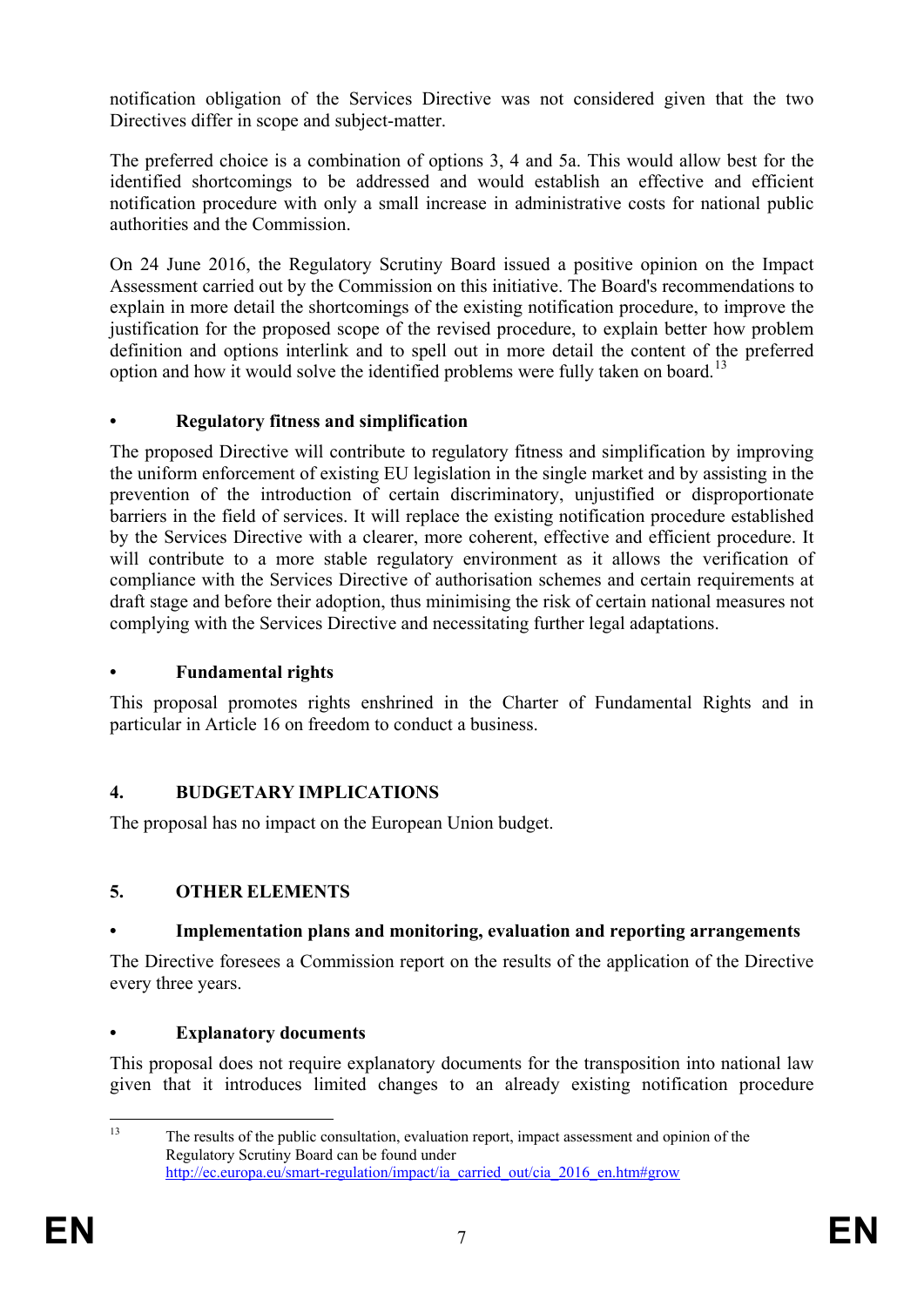established by the Services Directive. The Commission may, however, where necessary present guidance on the application of the revised notification procedure.

## **• Detailed explanation of the specific provisions of the proposal**

Article 1 specifies the subject matter and the scope of the proposed Directive. The aim of the Directive is to ensure the compliance with the Services Directive of Member States' laws, regulations or administrative provisions introducing authorisation schemes or certain requirements falling under the scope of the Services Directive. The services sectors covered by this Directive are thus those covered by the Services Directive.

Article 2 lays down the relevant definitions, in line with both, the definitions under the Treaty as interpreted by the CJEU, and the Services Directive.

Article 3 builds on the notification obligation set out in the Services Directive. It provides for a specific and unconditional obligation for Member States. It also specifies which measures need to be notified and when, what accompanying information must be submitted as part of any notification and the consequences of not respecting certain obligations under this Directive. In order to make the notification procedure efficient and effective and in the interest of all parties concerned, the applicable time limits are set out both in Article 3 and in Article 5. To avoid legal uncertainty and to ensure the smooth operation of the procedure, such time limits start running once the notification has been declared to be complete.

Article 4 specifies which requirements and authorisation schemes falling under the scope of Directive 2006/123/EC are covered by the notification obligation. It provides that Member States have to notify authorisation schemes, certain establishment requirements, certain requirements affecting the freedom to provide services and requirements concerning professional liability insurance and multidisciplinary activities.

Article 5 establishes a consultation period of three months following the notification of a draft measure. The Commission and other Member States have a maximum of two months to comment on a notified measure, followed by a maximum of one month for the notifying Member State to respond to such comments. The need for speed and efficiency must be reconciled with the need for the parties involved to be in a position to make in-depth and constructive comments and for the notifying Member State to address the concerns raised. All parties must implement the procedure in a spirit of sincere cooperation and respect for the other parties' legitimate needs, in the interest of the smooth and effective operation of the notification procedure.

Under Article 6 the Commission may issue an alert to the notifying Member State where after assessing the notified measure it has concerns about its compliance with the Services Directive. The issuing of an alert implies that the Member State concerned shall not adopt the notified measure at issue for three months.

After an alert has been issued, the Commission may pursuant to Article 7, and in line with the existing provision in the Services Directive, adopt a legally binding Decision finding the notified measure to be incompatible with the Services Directive and requesting the notifying Member State to refrain from adopting it.

Article 8 provides for transparency to third parties of notified draft measures, accompanying information and the final adopted measures. Given their knowledge of the markets concerned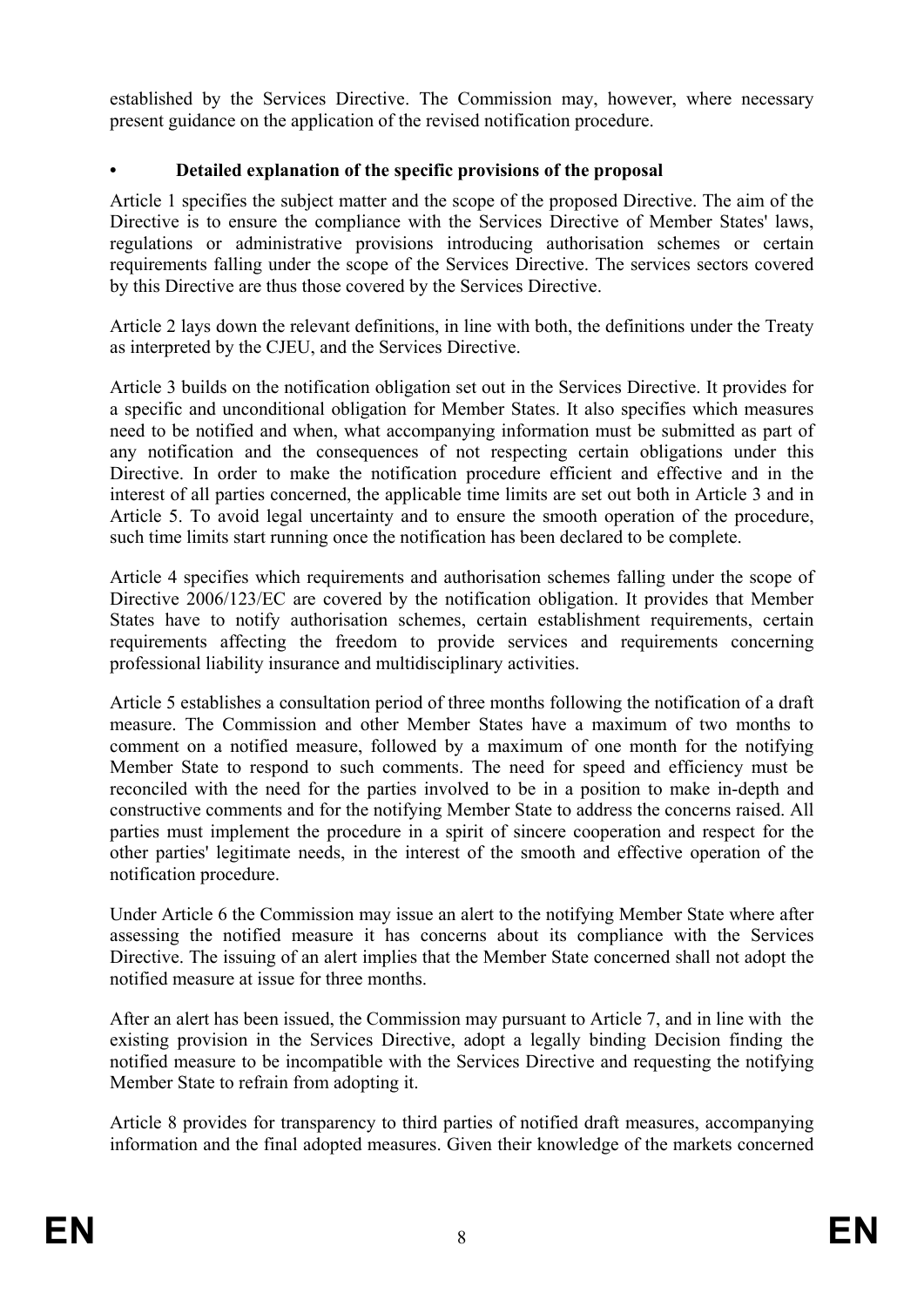and the impact of laws, regulations and administrative provisions on them, it is important that third parties can be informed of notified draft measures.

Article 9 provides for the designation of an authority in each Member State responsible at national level for the functioning of the notification procedure laid down in the present Directive.

Article 10 clarifies the relationship between this Directive and Directive (EU) 2015/1535 as well as Directive 2005/36/EC.

Article 11 establishes a periodic review of the application of the Directive.

Article 12 provides for amendments of the Directive 2006/123/EC.

Article 13 provides for an amendment of the Annex to Regulation (EU) No 1024/2012.

Article 14 specifies the period for the transposition of the Directive by Member States.

Article 15 deals with entry into force and application.

Article 16 specifies the addresses of the Directive.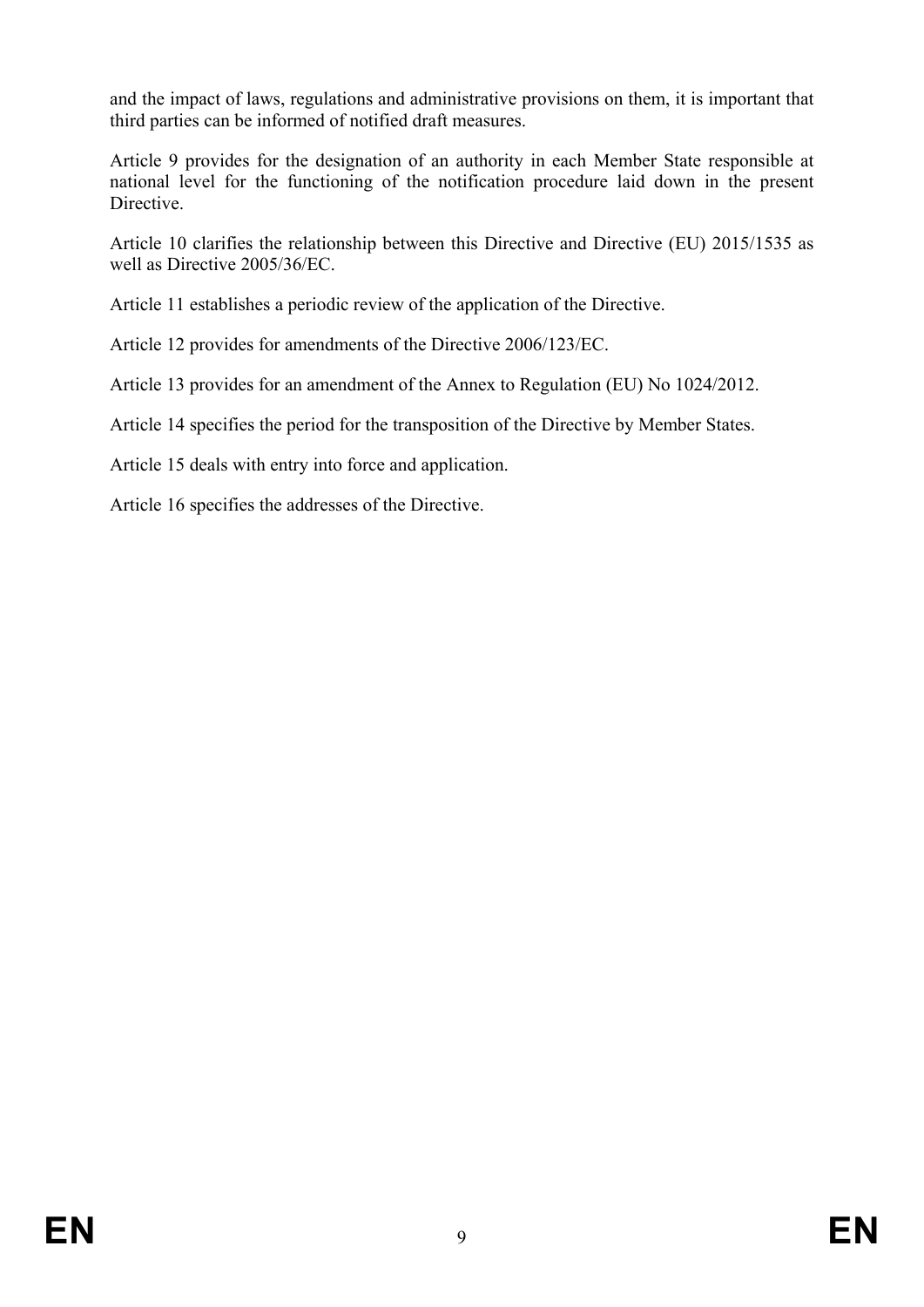2016/0398 (COD)

Proposal for a

## **DIRECTIVE OF THE EUROPEAN PARLIAMENT AND OF THE COUNCIL**

**on the enforcement of the Directive 2006/123/EC on services in the internal market, laying down a notification procedure for authorisation schemes and requirements related to services, and amending Directive 2006/123/EC and Regulation (EU) No 1024/2012 on administrative cooperation through the Internal Market Information System**

(Text with EEA relevance)

## THE EUROPEAN PARLIAMENT AND THE COUNCIL OF THE EUROPEAN UNION,

Having regard to the Treaty on the Functioning of the European Union, and in particular Articles 53(1), 62 and 114 thereof,

Having regard to the proposal from the European Commission,

After transmission of the draft legislative act to the national parliaments,

Having regard to the opinion of the European Economic and Social Committee<sup>[14](#page-10-0)</sup>,

Acting in accordance with the ordinary legislative procedure,

Whereas:

- (1) The Treaty on the Functioning of the European Union (TFEU) guarantees to service providers the freedom of establishment in other Member States and the freedom to provide services between Member States.
- (2) Directive  $2006/123/EC$  of the European Parliament and of the Council<sup>[15](#page-10-1)</sup> specifies the content of the freedom of establishment and the freedom to provide services as regards certain services. It provides, inter alia, that authorisation schemes and certain types of requirements related to services must be non-discriminatory with regard to nationality or residence, justified by an overriding reason related to the public interest and proportionate.
- (3) Directive 2006/123/EC provides for an obligation for Member States to assess and adapt their legislation on authorisation schemes and certain requirements related to services, in order to bring it in conformity with the rules laid down in that Directive.

<span id="page-10-1"></span><span id="page-10-0"></span><sup>&</sup>lt;sup>14</sup> OJ C, , p. . **Directive 2006/123/EC** of the European Parliament and of the Council of 12 December 2006 on services in the internal market (OJ L 376, 27.12.2006, p. 36).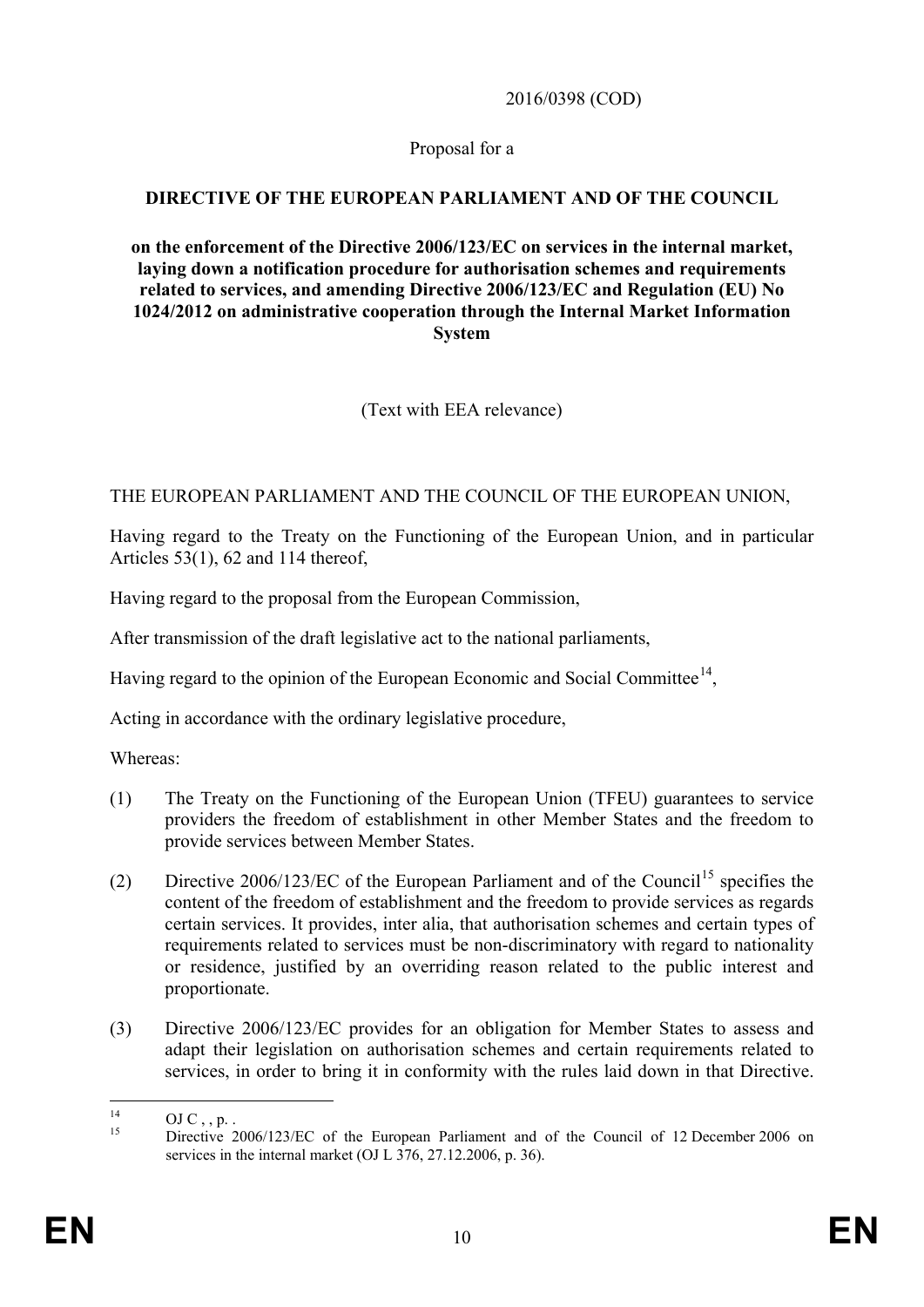Furthermore, with a view to facilitating the verification of future compliance by Member States, Directive 2006/123/EC provides for an obligation for Member States to notify new laws, regulations or administrative provisions which set out certain new requirements falling within the scope of that Directive, or any substantive changes to such requirements.

- (4) The Commission has received an increasing number of notifications from Member States regarding newly introduced requirements under Directive 2006/123/EC. However, not all of those national requirements are non-discriminatory with regard to nationality or residence, justified and proportionate, thus resulting in a significant number of structural dialogues launched by the Commission vis-à-vis Member States. This shows that the existing notification procedure is not sufficient to avoid discrimination on the grounds of nationality or residence, unjustified or disproportionate requirements. This is to the detriment of citizens and businesses in the internal market for services. Moreover, it appears that some new or modified requirements related to services falling within the scope of Directive 2006/123/EC have not been notified at all.
- (5) For these reasons the Commission, in its Single Market Strategy<sup>[16](#page-11-0)</sup>, announced an initiative to improve compliance with Directive 2006/123/EC, by reforming the notification procedure provided under it.
- (6) The effective enforcement of the rules governing the internal market for services set out in Directive 2006/123/EC should be enhanced by improving the existing notification procedure established by that Directive in respect of national authorisation schemes and certain requirements concerning both access to self-employed activities and their exercise. The prevention of the adoption of national provisions establishing requirements and authorisation schemes that would be contrary to Directive 2006/123/EC should be facilitated. This Directive is without prejudice to the Commission's powers under the Treaties and the Member States' obligation to comply with the provisions of Union law.
- (7) The notification obligation established by this Directive should apply to regulatory measures of Member States, such as laws, regulations, administrative provisions of general nature or any other binding rule of general nature, including rules adopted by professional organisations to regulate in a collective manner access to service activities or the exercise thereof. The notification obligation should on the other hand not apply to individual decisions issued by national authorities.
- (8) The obligation for Member States to notify draft measures laying down authorisation schemes or requirements referred to in Article 4 of this Directive at least three months before their adoption is designed to ensure that measures to be adopted comply with Directive 2006/123/EC. In order for the notification procedure to be effective, a consultation on notified measures should take place sufficiently in advance of their adoption. This is appropriate to foster good cooperation and transparency between the Commission and Member States and to further develop exchanges between the Commission and national authorities on new or amended authorisation schemes and certain requirements covered by Directive 2006/123/EC, in accordance with Article

<span id="page-11-0"></span><sup>&</sup>lt;sup>16</sup> Communication from the Commission to the European Parliament, the Council, the European Economic and Social Committee and the Committee of the Regions, Upgrading the Single Market: More opportunities for people and business (COM (2015) 550 final).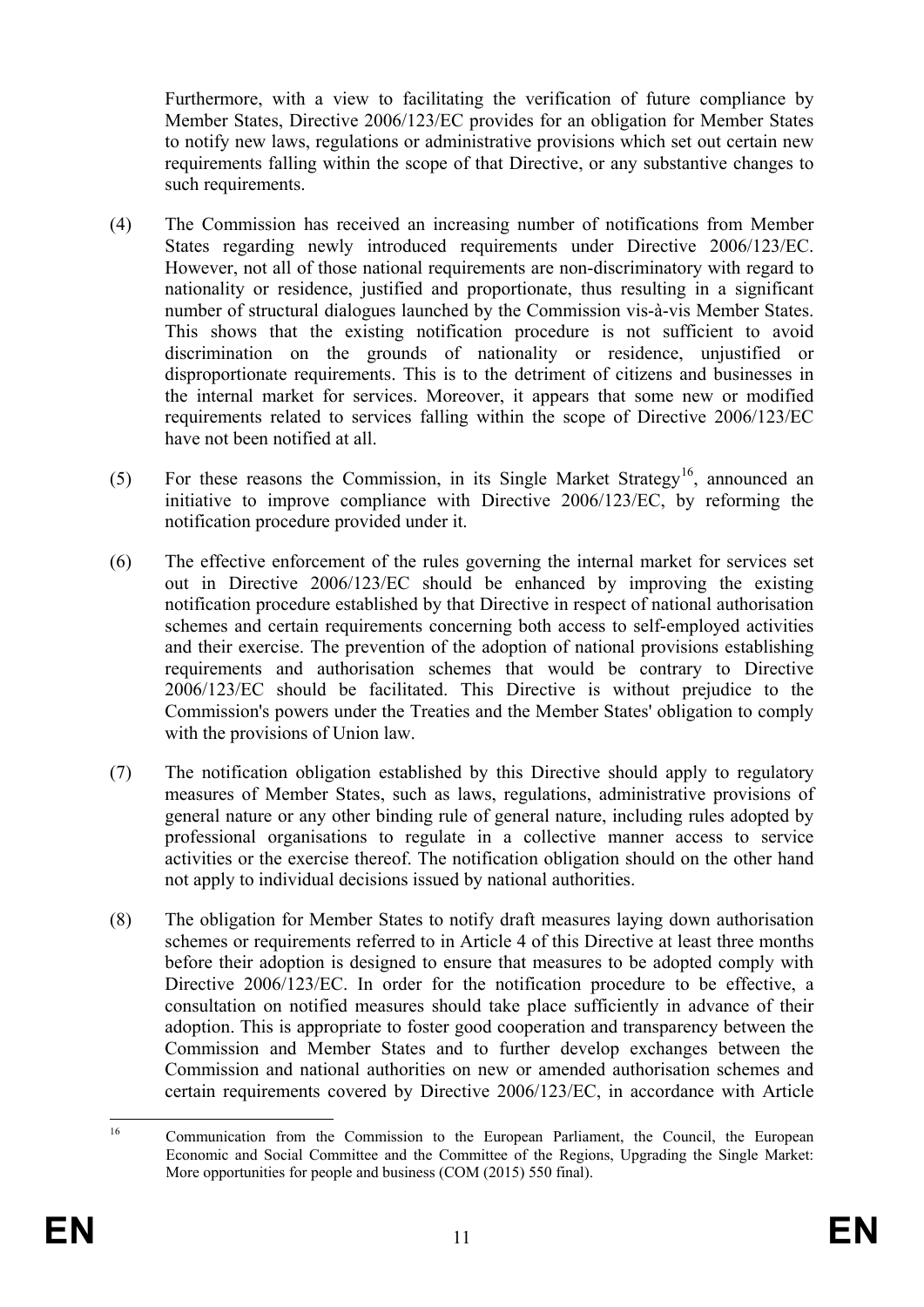4(3) of the Treaty on European Union (TEU). With a view to ensuring the effectiveness of the procedure, breach of the obligation to notify or to refrain from adopting a notified measure, including during the period following the receipt of an alert, should be considered to be a substantial procedural defect of a serious nature as regards its effects vis-à-vis individuals.

- (9) In the spirit of transparency and cooperation, where substantive amendments are made to a draft measure that is subject to an ongoing notification procedure under this Directive, the Commission, other Member States and stakeholders should be made aware of such amendments by the notifying Member State in due time. Modifications of merely clerical nature should not be communicated.
- (10) The information to be submitted by the notifying Member State should be sufficient to assess compliance with Directive 2006/123/EC and, in particular, the proportionality of a notified authorisation scheme or requirement. Therefore, in accordance with the case-law of the Court of Justice of the European Union (CJEU), such information should clarify the public interest objective pursued, set out how the notified authorisation scheme or requirement is necessary and justified to meet this objective and explain how it is proportionate in doing so; thus, it should include explanations on why it is suitable, why it does not go beyond what is necessary and why no alternative and less restrictive means would be available. The reasons which may be invoked by the Member State concerned by way of justification should be accompanied by appropriate evidence and by an analysis of the proportionality of the notified measure.
- (11) In order to ensure an effective exchange of information between the Member States and the Commission, the Internal Market Information System set up by Regulation (EU) No 1024/2012 of the European Parliament and of the Council<sup>[17](#page-12-0)</sup> should continue to be used under this Directive.
- (12) The notification obligation set out in Directive 2006/123/EC requires Member States to inform the Commission and other Member States of requirements covered by Article 15(2), the third subparagraph of Article 16(1) and the first sentence of Article 16(3) of Directive 2006/123/EC. The application of that Directive has shown that authorisation schemes or requirements related to authorisation schemes, professional liability insurance, guarantees or similar arrangements, and multi-disciplinary restrictions are common and can constitute important barriers in the single market for services. They should hence also be covered by a notification obligation to facilitate the compliance of relevant Member States' draft laws, regulations and administrative provisions with Directive 2006/123/EC. The requirements mentioned in Article 16(2) of Directive 2006/123/EC are covered by the notification obligation to the extent that they fall under Article 16(3).
- (13) The present Directive establishes a consultation of three months to allow an assessment of notified draft measures as well as an effective dialogue with the notifying Member State. In order to make the consultation work in practice and to allow Member States, the Commission and stakeholders to effectively provide their comments, Member States should notify draft measures at least three months prior to

<span id="page-12-0"></span><sup>&</sup>lt;sup>17</sup> Regulation (EU) No 1024/2012 of the European Parliament and of the Council of 25 October 2012 on administrative cooperation through the Internal Market Information System and repealing Commission Decision 2008/49/EC ( 'the IMI Regulation' )( OJ L 316, 14.11.2012, p. 1).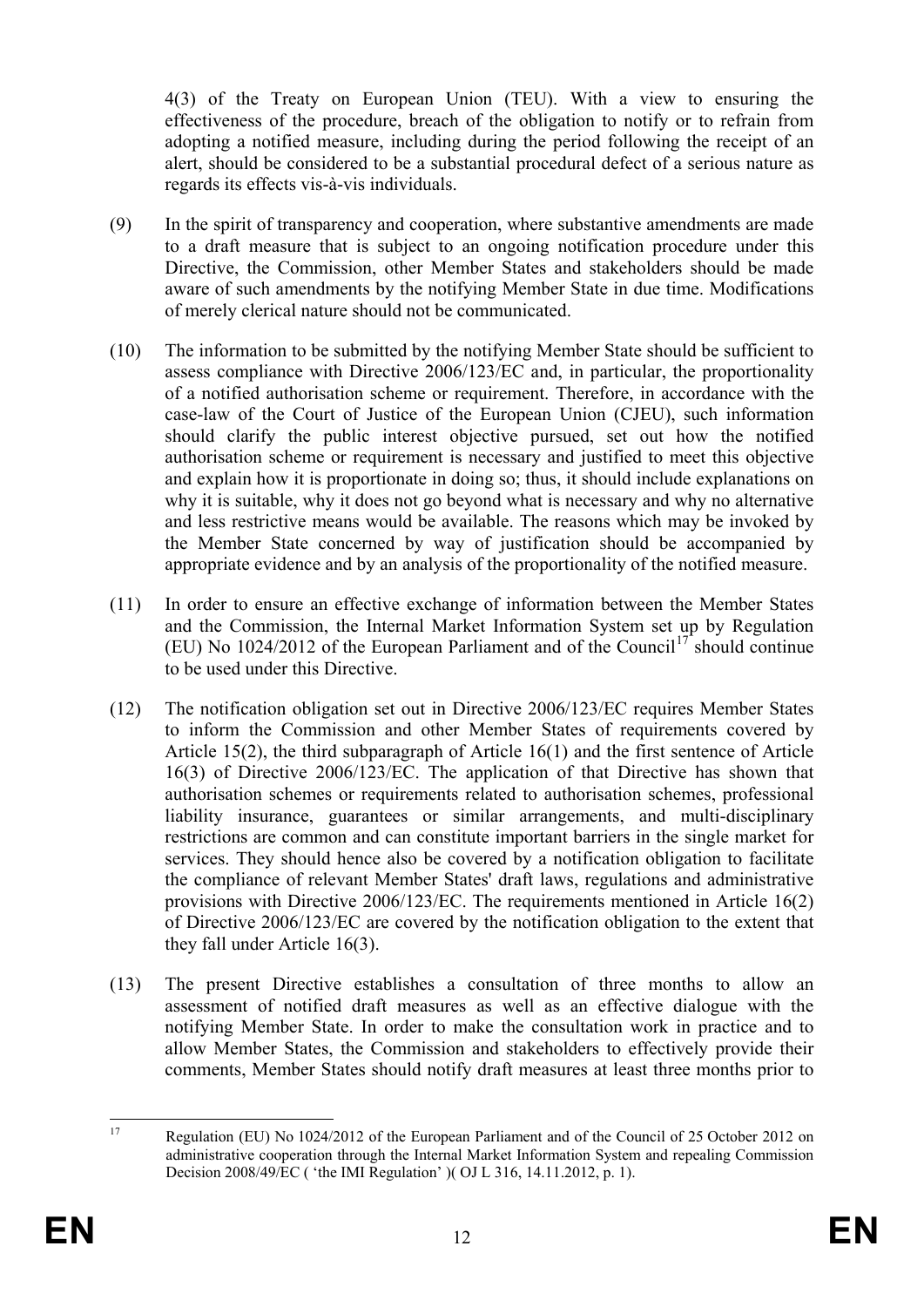their adoption. Notifying Member States should take into account the comments made on the notified draft measure, in compliance with Union law.

- (14) Where following the consultation the Commission still has concerns about the compliance with Directive 2006/123/EC of the notified draft measure, it may alert the notifying Member State, giving it the opportunity to bring its draft measure into conformity with EU law. That alert should include an explanation of the legal concerns identified by the Commission. Reception of such an alert entails that the notifying Member State shall not adopt the notified measure for three months.
- (15) Failure to comply with the obligation to notify draft measures at least three months prior to their adoption and/or to refrain from adopting the notified measure during this period and, as the case may be, during the 3 months following the reception of an alert, should be considered to be a substantial procedural defect of a serious nature as regards its effects vis-à-vis individuals.
- (16) To ensure the efficiency, effectiveness and coherence of the notification procedure, the Commission should retain the power to adopt Decisions requiring the Member State in question to refrain from adopting notified measures or, if already adopted, to repeal them, where they violate Directive 2006/123/EC.
- (17) Interested third parties should be given access to notifications sent by Member States in order to make them aware of planned authorisation schemes or certain requirements related to services in markets in which they actually or potentially operate and to enable them to provide comments thereon.
- (18) This Directive does not affect the obligations of Member States to notify the requirements related to information society services under Directive (EU) 2015/1535. In order to avoid duplications of notifications, a notification carried out under that Directive and in compliance with the relevant obligations laid down in this Directive should be deemed to equally fulfil the notification obligation established under this Directive*.*
- (19) For the same reason, a notification completed under this Directive should be deemed to fulfil the reporting obligations of Member States under Article 59(5) of Directive  $2005/36/EC$  of the European Parliament and of the Council<sup>18</sup>.
- (20) As a consequence of the establishment of the notification procedure provided for in this Directive, the provisions of Directive 2006/123/EC concerning notification procedures should be deleted. Regulation (EU) 1024/2012 should be amended accordingly.
- (21) Since the objective of this Directive, namely establishing a notification procedure for the better enforcement of Directive 2006/123/EC facilitating the freedom of establishment for services providers and the freedom to provide services in the single market, cannot be sufficiently achieved by action at the level of Member States alone and can by reason of its scale and effect be better achieved at the Union level, the Union may adopt measures, in accordance with the principle of subsidiarity as set out

<span id="page-13-0"></span><sup>&</sup>lt;sup>18</sup> Directive 2005/36/EC of the European Parliament and of the Council of 7 September 2005 on the recognition of professional qualifications (OJ L 255, 30.9.2005, p. 22).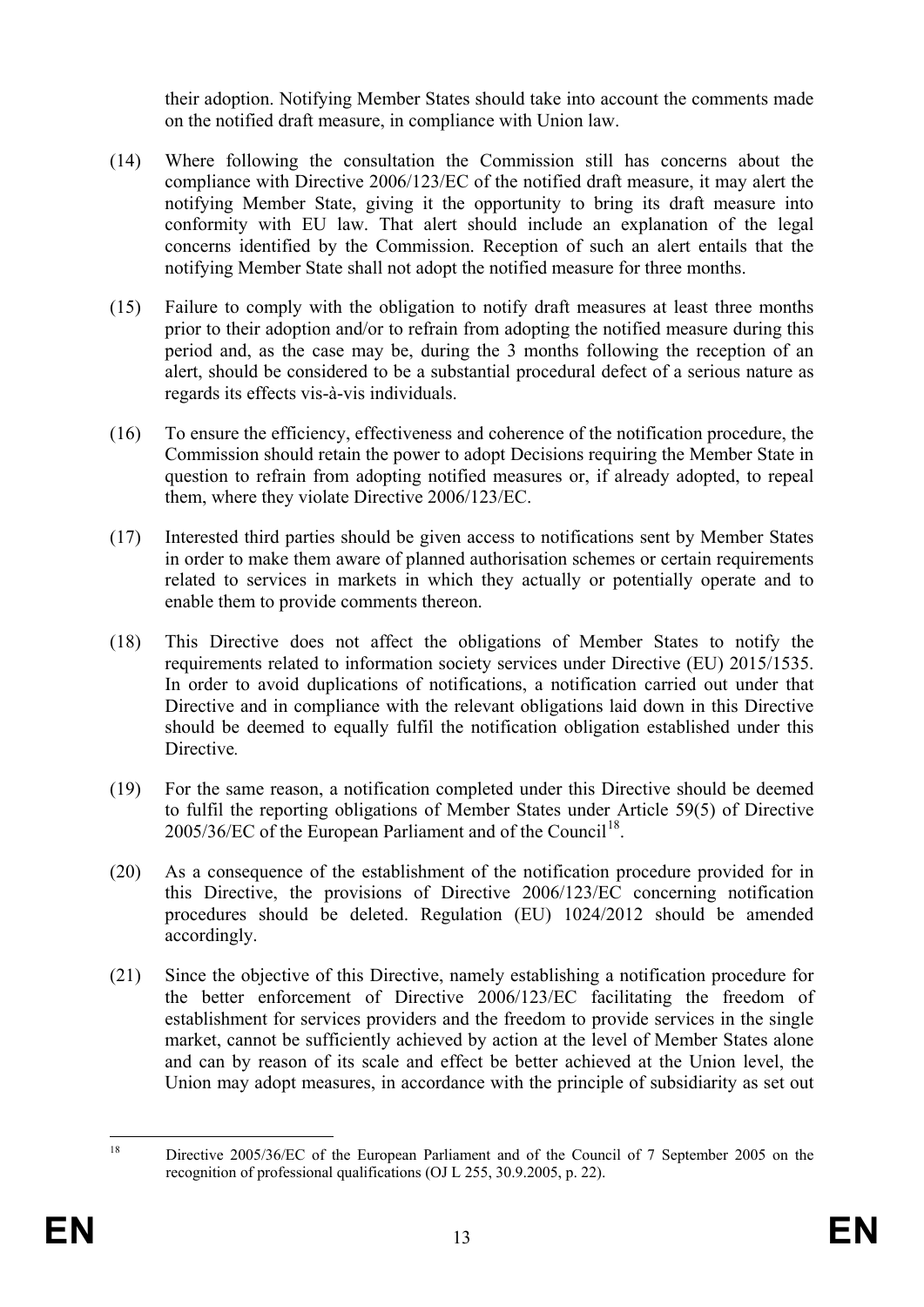in Article 5 TEU. In accordance with the principle of proportionality this Directive does not go beyond what is necessary in order to achieve its objective.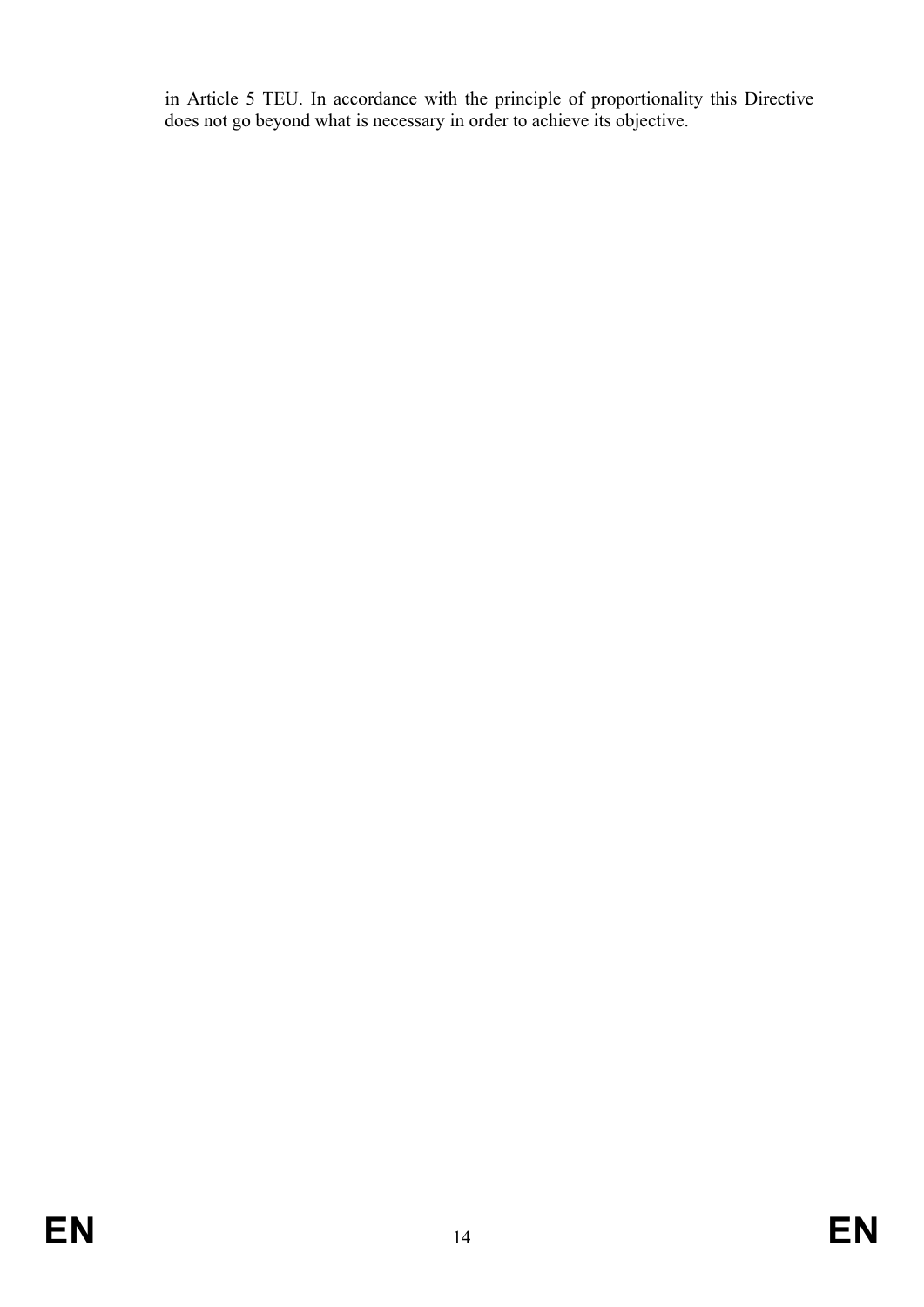## HAVE ADOPTED THIS DIRECTIVE:

## *Article 1*

#### **Subject matter and scope**

This Directive lays down rules on the notification by Member States of draft laws, regulations or administrative provisions introducing new, or amending existing authorisation schemes and certain requirements falling under the scope of Directive 2006/123/EC.

## *Article 2*

### **Definitions**

For the purpose of this Directive, the definitions set out in Article 4(1), (2), (3) and (5) to (9) of Directive 2006/123/EC and in Article 5 second paragraph of Regulation (EU) No 1024/2012 shall apply.

In addition, the following definitions shall apply:

- (a) 'draft measure' means a text laying down an authorisation scheme or a requirement, within the meaning of Article 4(6) and (7) of Directive 2006/123/EC, respectively, formulated with the view of having it enacted as a law, regulation or administrative provision of a general nature, the text being at the stage of preparation at which substantive amendments can still be made by the notifying Member State;
- (b) 'adoption' means the decision in a Member State making the law, regulation or administrative provision of a general nature final according to the applicable procedure.

## *Article 3*

#### **Notification obligation**

- 1. Member States shall notify to the Commission any draft measure that introduces new requirements or authorisation schemes referred to in Article 4, or modifies such existing requirements or authorisation schemes.
- 2. Where a Member State modifies a notified draft measure with the effect of significantly extending its scope or content, or shortening the timetable originally envisaged for implementation, or adding requirements or authorisation schemes, or making those requirements or authorisation schemes more restrictive for the establishment, or the cross-border provision of services, it shall notify the modified draft measure previously notified under paragraph 1 again, including an explanation of the objective and content of the modifications. In such a case, the previous notification shall be deemed to be withdrawn.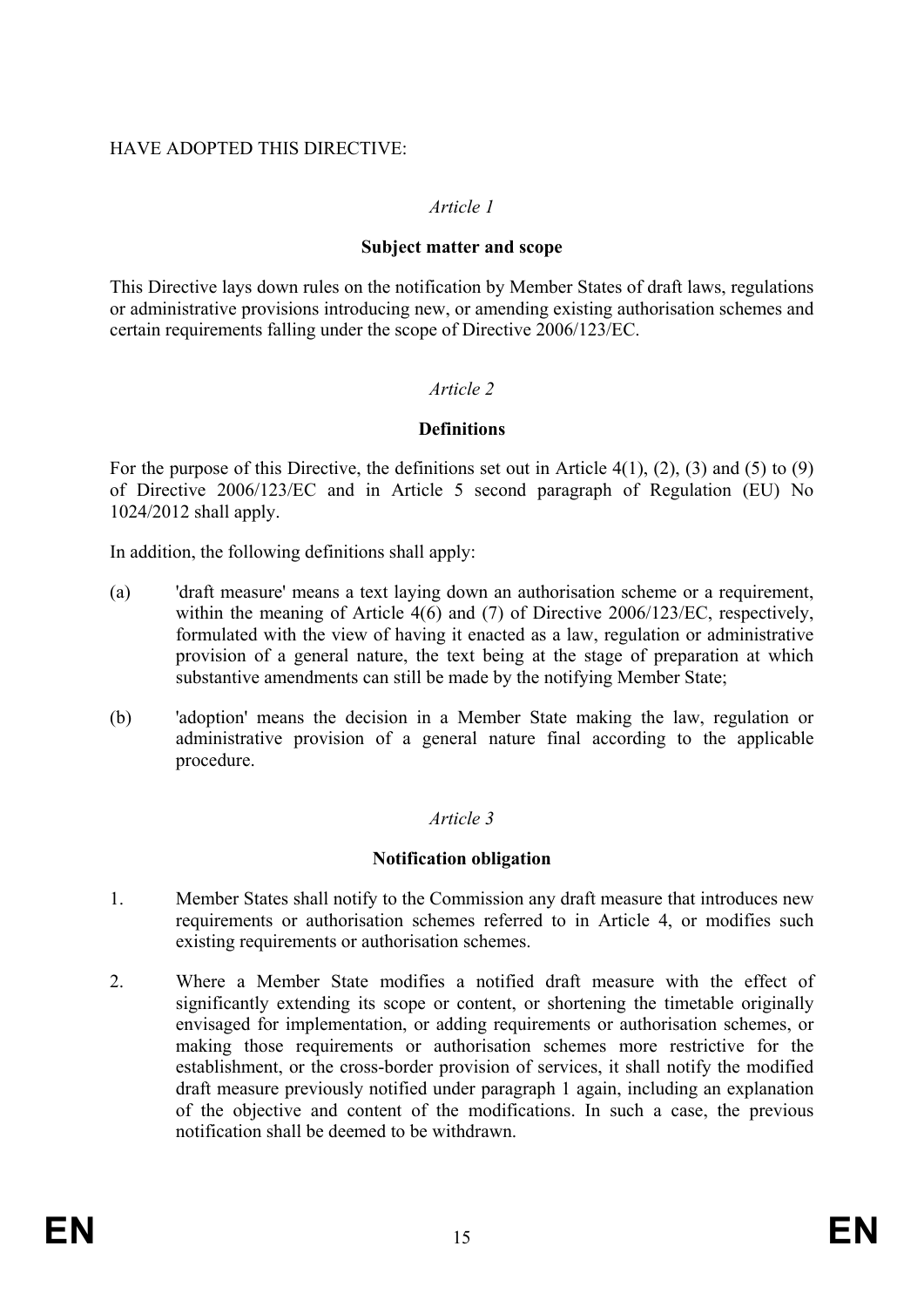- 3. Draft measures referred to in paragraphs 1 and 2 shall be notified to the Commission at least three months prior to their adoption.
- 4. The breach of one of the obligations set out in Article 3(1), (2) and (3) or in Article 6(2) shall constitute a substantial procedural defect of a serious nature as regards its effects vis-à-vis individuals.
- 5. Member States shall, as part of any notification, provide information demonstrating the compliance of the notified authorisation scheme or requirement with Directive 2006/123/EC.

That information shall identify the overriding reason relating to the public interest pursued and give the reasons why the notified authorisation scheme or requirement is non-discriminatory on grounds of nationality or residence and why it is proportionate.

That information shall include an assessment demonstrating that less restrictive means are not available as well as specific evidence substantiating the arguments put forward by the notifying Member State.

- 6. In the notification, the Member State concerned shall also communicate the text of the legislative or regulatory provision that underlies the notified draft measure.
- 7. Member States concerned shall communicate the adopted measure within two weeks following its adoption.
- 8. For the purpose of the notification procedure established by this Directive and to ensure the exchange of information between the notifying Member State, other Member States and the Commission, the Internal Market Information System set out in Regulation (EU) No 1024/2012 shall be used.

## *Article 4*

#### **Authorisation schemes and requirements subject to the notification obligation**

Member States shall notify the following authorisation schemes and requirements:

- (a) authorisation schemes within the meaning of Article 9(1) of Directive 2006/123/EC;
- (b) requirements referred to in Article 15(2) of Directive 2006/123/EC;
- (c) requirements affecting the freedom to provide services referred to in the third subparagraph of Article 16(1) and in the first sentence of Article 16(3) of Directive 2006/123/EC;
- (d) requirement to subscribe to a professional liability insurance, guarantee or similar arrangement as referred to in Article 23 of Directive 2006/123/EC;
- (e) requirement to exercise a given specific activity exclusively or which restricts the exercise jointly or in partnership of different activities as referred to in Article 25 of Directive 2006/123/EC.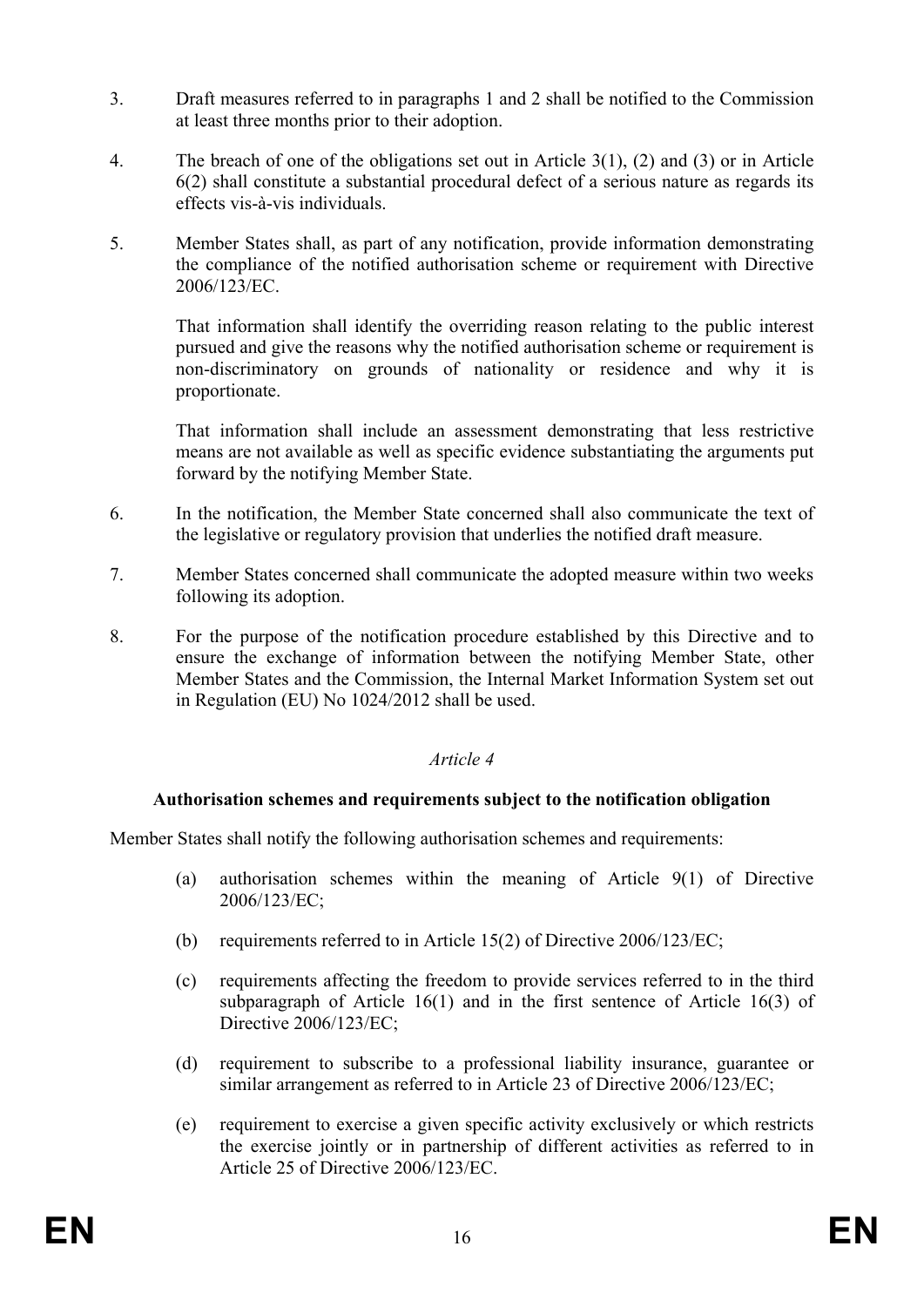## *Article 5*

## **Consultation**

- 1. Upon receipt of a notification from a Member State referred to in Article 3(1) and (2), the Commission informs the notifying Member State of the completeness of the notification received.
- 2. As from the date of the Commission informing the notifying Member State of the completeness of a notification received, a consultation of maximum three months shall take place among the notifying Member State, other Member States and the Commission.
- 3. The Commission and Member States may, within a period of two months as of the beginning of the consultation period referred to in paragraph 2, submit comments to the notifying Member State.
- 4. The notifying Member State shall respond to comments submitted by the Commission or other Member States within one month after their reception and prior to the adoption of the notified measure, either explaining how those comments will be taken into account in the notified measure or indicating the reasons why those comments cannot be taken into account.
- 5. Where neither the Commission nor other Member States have submitted comments to a notified draft measure within the two months referred to in paragraph 3, the consultation period shall end immediately.

## *Article 6*

## **Alert**

- 1. Before the closure of the consultation period referred to in Article 5(2), the Commission may alert the notifying Member State of its concerns about the compatibility with Directive 2006/123/EC of the draft measure notified and of its intention to adopt a Decision referred to in Article 7.
- 2. Upon receipt of such an alert, the notifying Member State shall not adopt the draft measure for a period of three months after the closure of the consultation period.

# *Article 7*

## **Decision**

Where the Commission has issued an alert in accordance with Article 6(1), it may, within a period of three months after the date of the closure of the consultation period referred to in Article 5(2), adopt a Decision finding the draft measure to be incompatible with Directive 2006/123/EC and requiring the Member State concerned to refrain from adopting the draft measure or, if such measure has been adopted in breach of Article 3(3) or Article 6(2), to repeal it.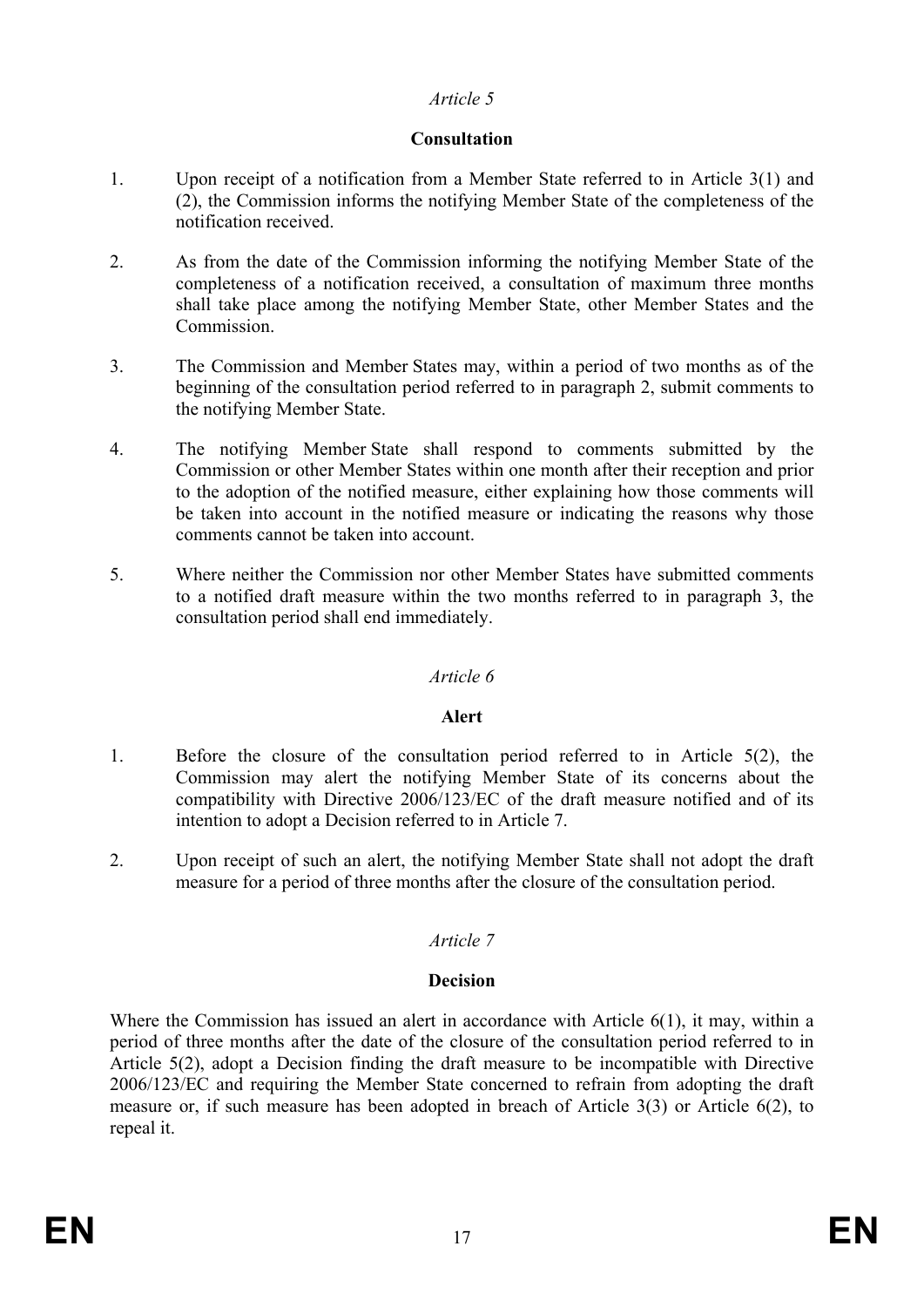#### *Article 8*

### **Information to the public**

The Commission shall publish on a dedicated public website the notifications made by Member States under Articles 3(1) and (2) and the related adopted measures.

#### *Article 9*

#### **Designation of competent authority**

Member States shall designate a competent authority responsible at national level for the operation of the notification procedure established by this Directive.

### *Article 10*

#### **Link to other notification or reporting mechanisms**

- 1. Where a Member State is required to notify a measure under Article 3 of this Directive and under Article 5(1) of Directive (EU) 2015/1535, a notification carried out under that Directive and which complies with the obligations laid down in paragraphs 3, 5, 6 and 7 of Article 3 of this Directive shall be deemed to have satisfied also the notification obligation established under Article 3(1) and (2) of this **Directive**
- 2. Where a Member State is required to notify a measure under Article 3 of this Directive and to inform the Commission in accordance with Article 59(5) of Directive 2005/36/EC, that notification shall be deemed to have satisfied also the information obligation set out in Article 59(5) of Directive 2005/36/EC.

## *Article 11*

## **Report and review**

- 1. By [36 months after the date for transposition of this Directive] and at the latest every five years thereafter, the Commission shall present a report to the European Parliament, the Council and the European Economic and Social Committee on the application of this Directive.
- 2. Following the report referred to in paragraph 1, the Commission shall regularly evaluate this Directive and submit the evaluation results to the European Parliament, the Council and the European Economic and Social Committee.
- 3. Where appropriate, the reports referred to in paragraphs 1 and 2 shall be accompanied by relevant proposals.

## *Article 12*

#### **Amendments to Directive 2006/123/EC**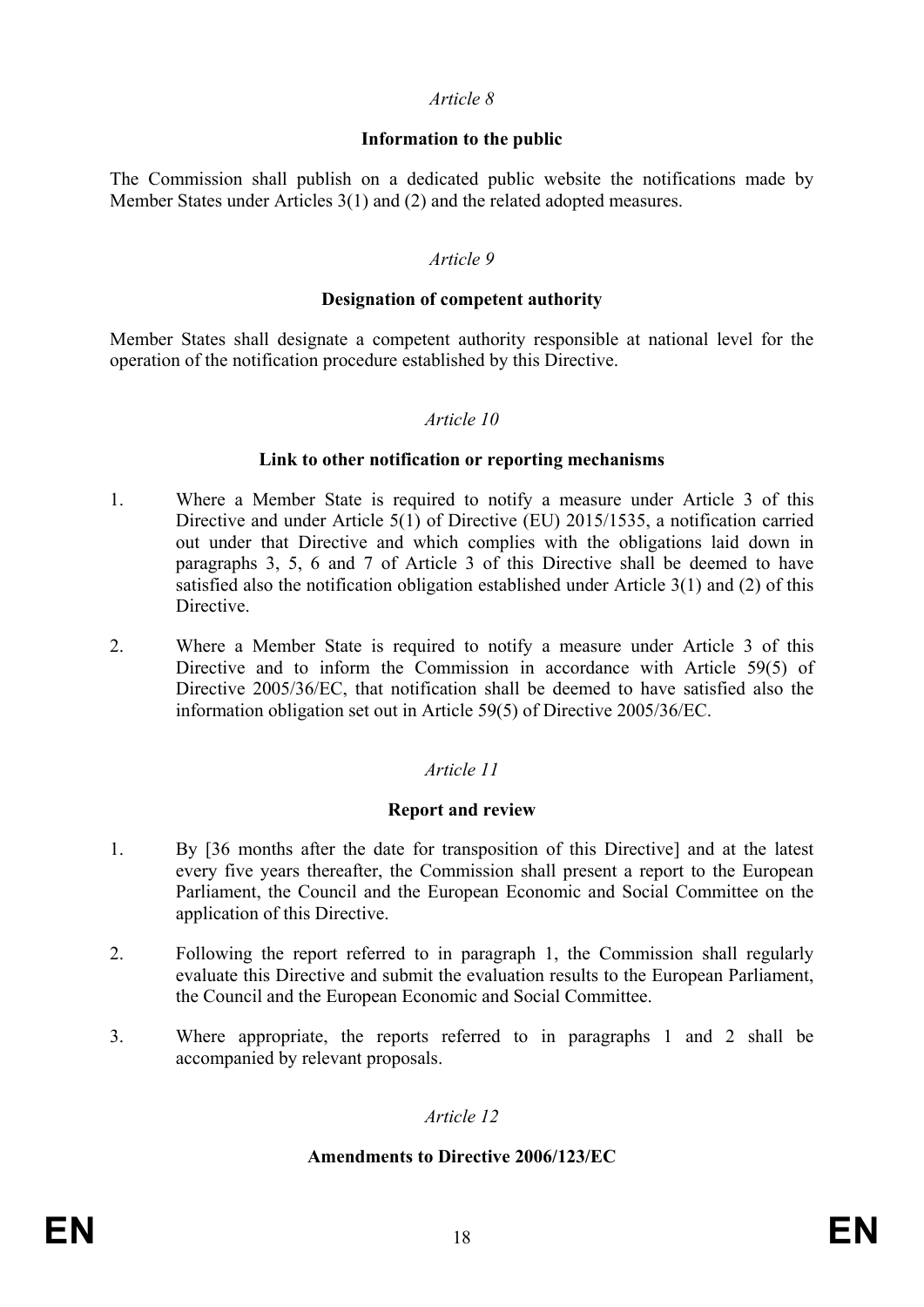Directive 2006/123/EC is amended as follows:

- 1. Article 15(7) is deleted with effect from [one day after the deadline for the transposition].
- 2. In Article 39(5), the second and third subparagraphs are deleted with effect from [one day after the deadline for the transposition].

## *Article 13*

### **Amendments to Regulation (EU) No 1024/2012**

The Annex to Regulation (EU) No 1024/2012 is amended as follows:

1. point 1 is replaced by the following:

*"1. Directive 2006/123/EC of the European Parliament and of the Council of 12 December 2006 on services in the internal market: Chapter VI.";*

2. the following point 11 is added:

*"11. Directive (EU) XXXX/XXXX of the European Parliament and of the Council of XX on the enforcement of the Directive 2006/123/EC on services in the internal market, laying down a notification procedure for authorisations schemes and requirements related to services, and amending Directive 2006/123/EC and Regulation (EU) No 1024/2012 on administrative cooperation through the Internal Market Information System, unless a notification, as provided for in that Directive, is made in accordance with Directive (EU) 2015/1535.".*

## *Article 14*

#### **Transposition**

1. Member States shall adopt and publish, by [calendar date one year as from the date of the entry into force of that Directive] at the latest, the laws, regulations and administrative provisions necessary to comply with this Directive.

The provisions adopted to transpose this Directive shall contain a reference to this Directive or be accompanied by such a reference on the occasion of their official publication. Member States shall determine how such reference is to be made.

- 2. Member States shall communicate to the Commission the text of those provisions.
- 3. Member States shall apply those provisions from [calendar date one year as from the date of the entry into force of that Directive + one day].

## *Article 15*

## **Entry into force**